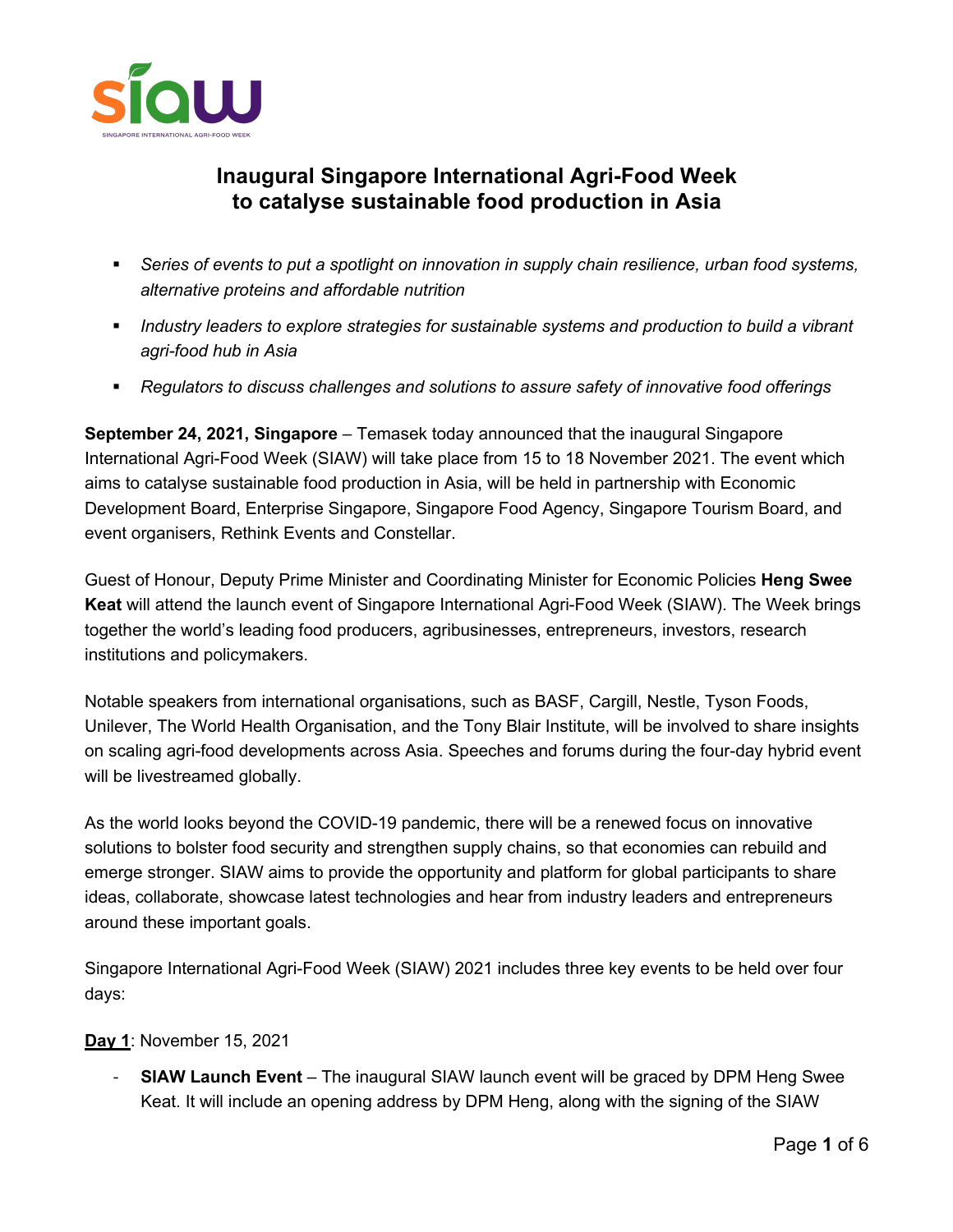

Memorandum of Understanding (MoU) between Temasek, EDB, ESG, SFA, STB, Rethink and Constellar. During the SIAW launch event, industry experts will be invited to join in for a fireside chat on driving agri-food innovation and collaboration opportunities in Asia.

- **Roundtable on Novel Food Regulations** The Roundtable on Novel Food Regulations will kick off the four-day event and it will provide a platform for regulators, local and international industry players, and members of international organisations including the Food and Agriculture Organization, Codex Alimentarius Commission and World Organisation for Animal Health to come together to share best practices and experiences on technical issues surrounding the regulation of novel foods.
- Now in its second edition, the forum will take on a hybrid format. Participants will be invited to discuss the challenges in safety assessments of novel foods and explore opportunities to advance the regulatory agenda in a manner that encourages food innovations.

**Days 2 – 4**: November 16 – 18, 2021

- **Asia Pacific Agri-Food Innovation Summit** Now in its fourth year, the summit convenes the world's leading agribusinesses, growers, consumer packaged goods and ingredient brands, entrepreneurs, investors, retailers and policymakers to share ideas and collaborate towards greater security and sustainability in Asia's agri-food system.
- Hosted by Rethink Events, the **three-day hybrid summit** will combine both in-person elements and a full virtual experience tailored to an international audience.
- Discussions will focus on empowering smallholder farmers, building resilient supply chains, scaling alternative protein production, enhancing nutrition, and optimising controlled environment agriculture and aquaculture.

To signify our continuous commitment to build a vibrant agri-food ecosystem in Asia, the Singapore International Agri-Food Week will include the launch of Agri-Food Tech Expo Asia in 2022.

Agri-Food Tech Expo Asia - Organised by Constellar, the Expo provides a focused exhibition platform with a "living lab" environment, thematic experiential zones, sandbox and communitybased learning for emerging and established industry players in the agri-food industry to launch, showcase and testbed their solutions. The inaugural edition of the Expo will focus on key themes such as Aquaculture & Urban Protein Production, Food Safety & Security, Food Waste Management, and Smart Farming

For more information on these key events, please visit www.sginternationalagrifoodweek.com.sg.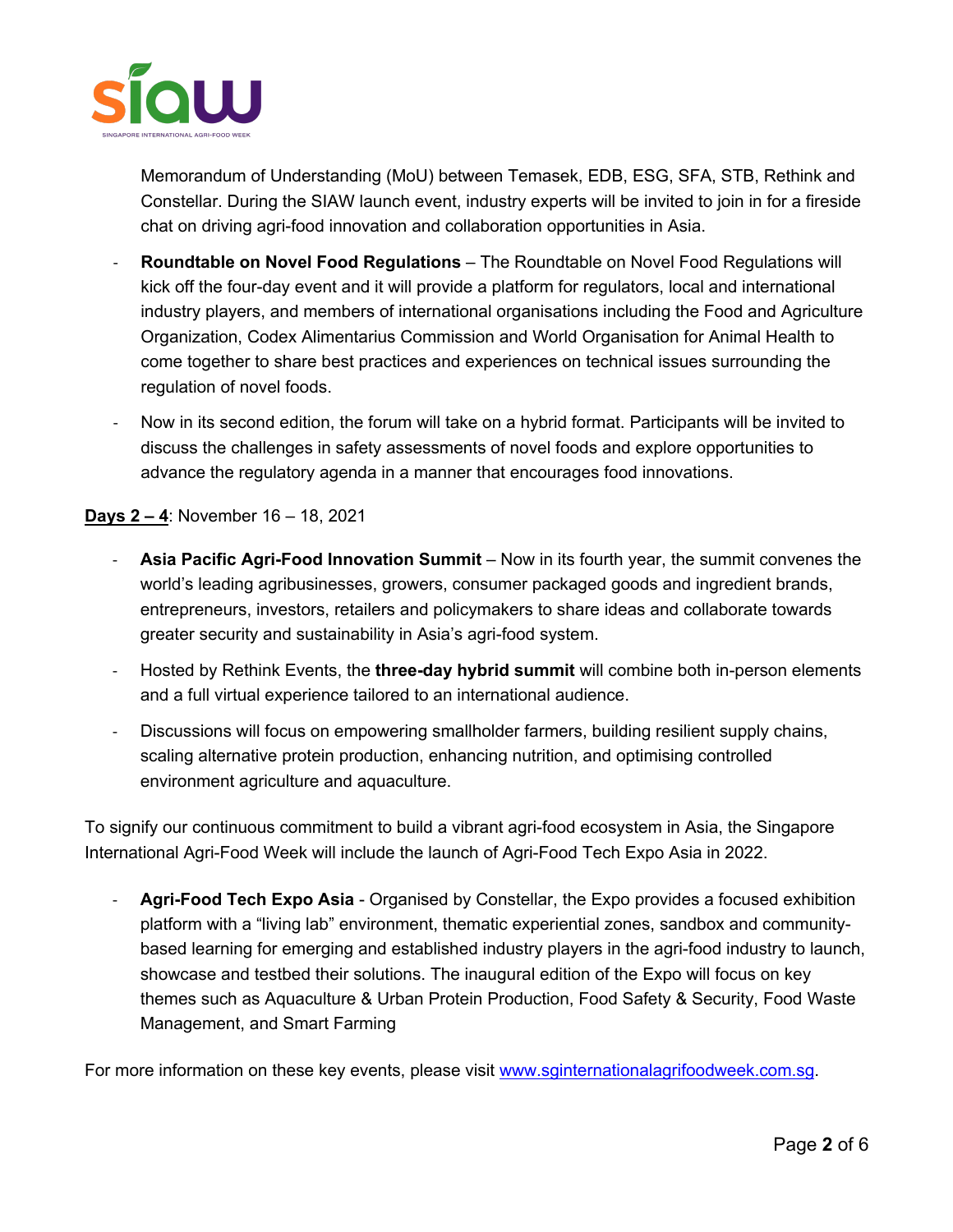

# **Quotes by Partners and Organisers**

### **Temasek International – Mr Anuj Maheshwari, Managing Director, Investment (Agri-Food)**

"The pandemic has put a spotlight on the resilience of our food and agriculture supply chains. Technology adoption and innovations are key to transforming the sector, advancing sustainability and resilience across the global food system. Innovative solutions, new technologies and compatible regulatory systems are needed to strengthen food safety, security and resilience – not only in Asia, but across the globe. That's why agri-food is a crucial and rapidly expanding component of Temasek's investment portfolio."

#### **Economic Development Board (EDB) – Mr Damian Chan, Executive Vice President**

"Urban cities globally will require innovative agri-food technologies such as alternative proteins, aquaculture and urban agriculture to ensure and improve food resilience for current and future generations. Singapore's strategic location in Asia, vibrant R&D ecosystem and trusted business environment position us well as a hub for companies and stakeholders to capture this emerging growth opportunity in the agri-food space. We welcome the setup of Singapore International Agri-Food Week and look forward to the exchange of ideas and facilitation of partnerships that will shape the future of food systems in Asia."

# **Enterprise Singapore (ESG) – Ms Dilys Boey, Assistant Chief Executive Officer, Food, Healthcare & Biomedical**

"Global partnerships across research institutes, Government, established and start-up private enterprises are key to driving agri-food innovation in Asia. Such partnerships strengthen the global competitiveness of Singapore and Asia-based start-ups in agri-food technology as they look to overseas markets, and conversely, open doors for international startups to anchor in and leverage Singapore as a launchpad to the region."

# **Singapore Food Agency (SFA) – Dr Tan Lee Kim, Director-General, Food Administration, and Deputy Chief Executive Officer**

"Global trends, such as climate change and population growth, deeply influence the world's food security. The adoption, adaptation, and creation of new innovative technologies is the key to addressing these challenges, by sustainably producing more food with fewer resources. Both regulators and the agri-food industry must work together to enable new innovative food to not just feed the world, but feed the world safely. The Singapore International Agri-Food Week brings those at the forefront together to discuss the regulatory approaches towards new innovative food."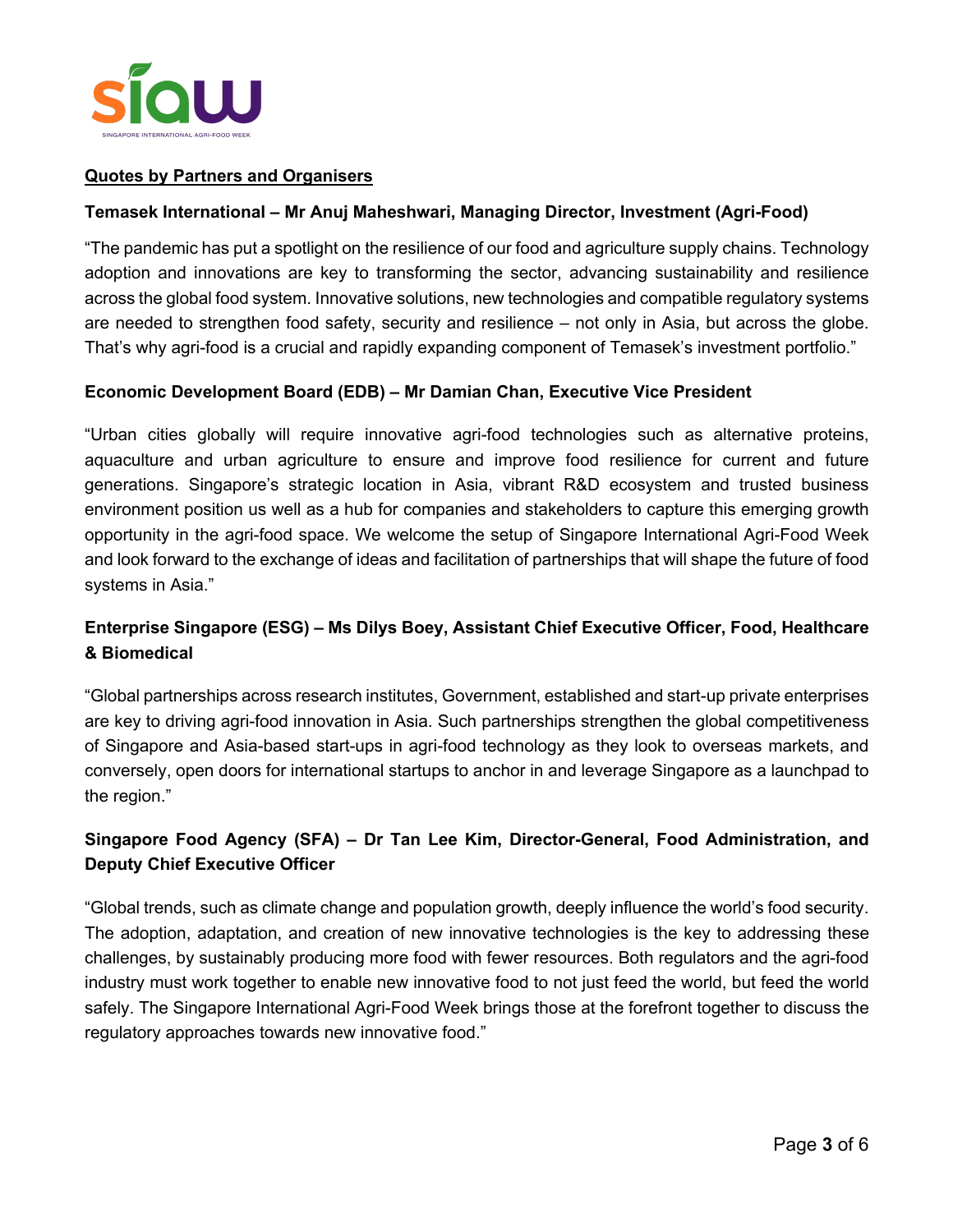

# **Singapore Tourism Board (STB) – Mr Yap Chin Siang, Deputy Chief Executive**

"The launch of Singapore International Agri-Food Week, in collaboration with local and overseas event organisers, is testament to Singapore's enduring status as a premier hub for global business events. As we progressively re-open our economy and resume larger MICE events, we welcome leading companies, investors, and thought-leaders from around the world to participate in this new event, and to support the fast-growing agri-food sector in Asia Pacific."

# **Rethink Events – Ms Jennie Moss, Founder and Managing Director of Rethink Events**

"We've seen many exciting partnerships forged at the Asia-Pacific Agri-Food Innovation Summit over the past four years, and we look forward to continuing to support high-level connections and conversations as part of Singapore International Agri-Food Week."

#### **Constellar Holdings – Mr Chua Wee Phong, Chief Executive, Markets**

"We're excited to bring together Asia's key players in the agri-food tech sector to catalyse collaboration and growth. The pandemic has given us the opportunity to build innovative audience engagement solutions which enable impactful global business networking. We look forward to hosting a unique O2O (online to offline) hybrid experience, bringing together stakeholders safely in a post-COVID world to activate impactful networks, explore opportunities and embark on partnerships, to strengthen the resilience and sustainability of Asia's agri-food sectors."

--END--

#### **Media Contacts (on behalf of Singapore International Agri-Food Week):**

**Samuel Chee Goh Jun Jie** Weber Shandwick, Singapore Weber Shandwick, Singapore SChee@webershandwick.com JGoh@webershandwick.com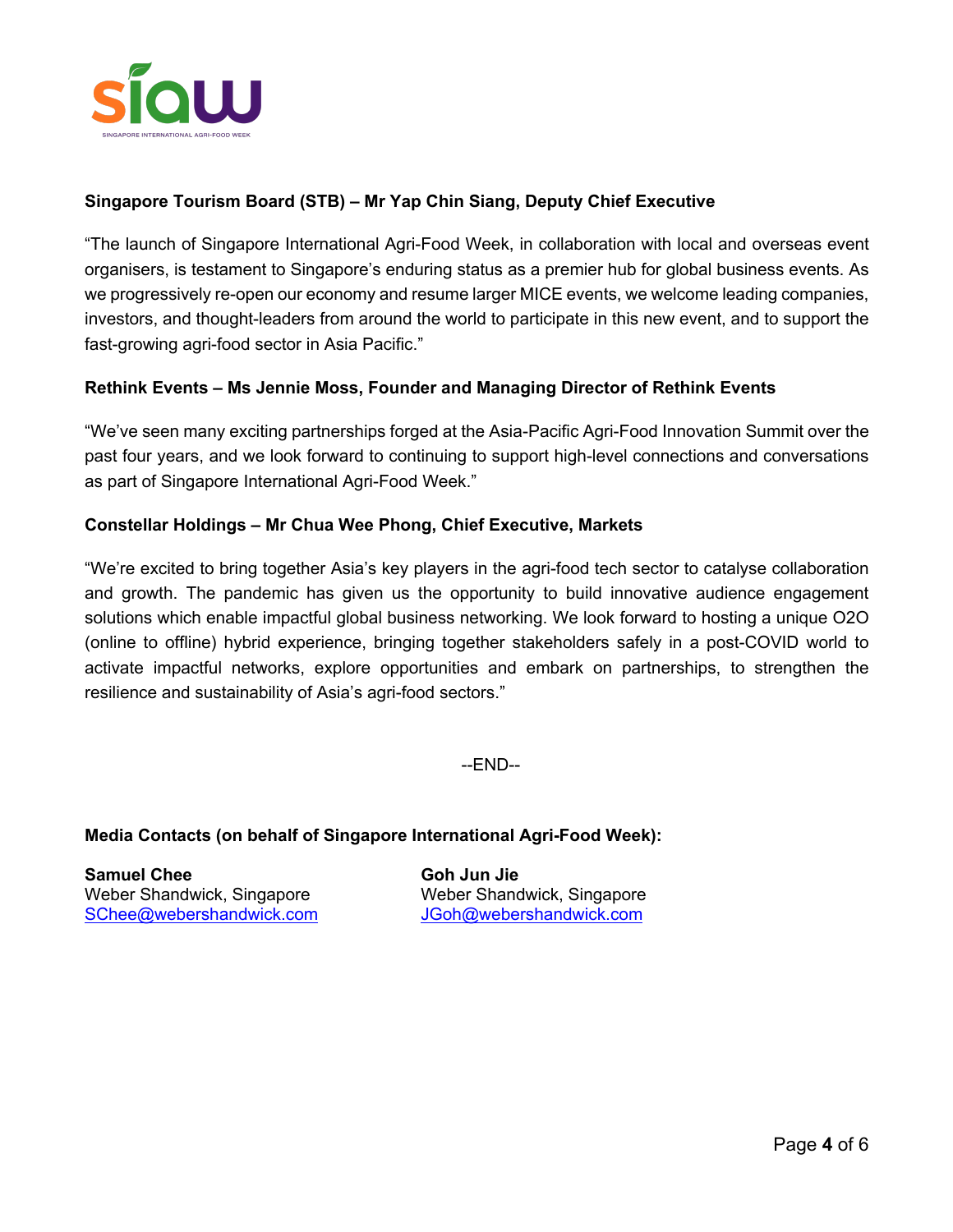

# **About Temasek**

Temasek is a global investment company with a net portfolio value of S\$381 billion (US\$283b, €241b, £206b, RMB1.86t) as at 31 March 2021. Headquartered in Singapore, it has 13 offices in 9 countries around the world.

The Temasek Charter defines Temasek's three roles as an Investor, Institution and Steward, which shape its ethos to do well, do right, and do good. As a provider of catalytic capital, it seeks to enable solutions to key global challenges.

With sustainability at the core of all Temasek does, it actively seeks sustainable solutions to address present and future challenges, as it captures investible opportunities to bring about a sustainable future for all.

For more information on Temasek, please visit www.temasek.com.sg.

# **About Economic Development Board (EDB)**

The Singapore Economic Development Board, a government agency under the Ministry of Trade and Industry, is responsible for strategies that enhance Singapore's position as a global centre for business, innovation, and talent. We undertake investment promotion and industry development, and work with international businesses, foreign and local, by providing information, connection to partners and access to government incentives for their investments. Our mission is to create sustainable economic growth, with vibrant business and good job opportunities for Singapore and Singaporeans.

Visit www.edb.gov.sg for more information.

# **About Enterprise Singapore (ESG)**

Enterprise Singapore is the government agency championing enterprise development. We work with committed companies to build capabilities, innovate and internationalise. We also support the growth of Singapore as a hub for global trading and startups, and build trust in Singapore's products and services through quality and standards.

Visit www.enterprisesg.gov.sg for more information.

# **About Singapore Food Agency (SFA)**

As the lead agency for food-related matters, SFA's mission is to ensure and secure a supply of safe food for Singapore. SFA works hand-in-hand with the industry and consumers to grow our three "food baskets" – Diversify import sources, Grow local, and Grow overseas, as well as ensure food safety from farm-to-fork.

As part of Grow local, we set ourselves the ambitious aspiration of "30 by 30" in 2019. This refers to the efforts we are undertaking to build up the capability and capacity of our agri-food industry to produce